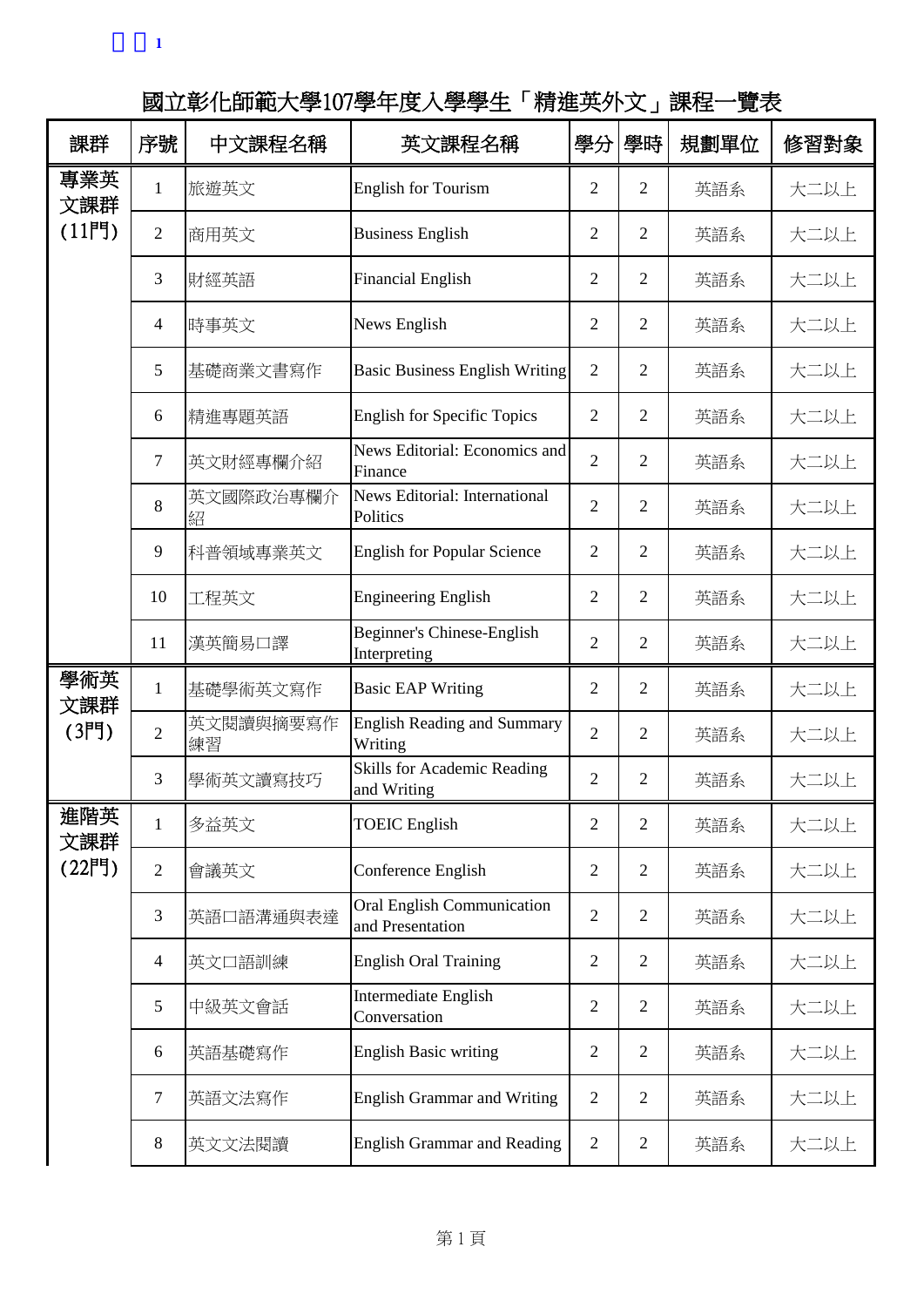| 課群         | 序號             | 中文課程名稱         | 英文課程名稱                                                              | 學分             | 學時             | 規劃單位 | 修習對象 |
|------------|----------------|----------------|---------------------------------------------------------------------|----------------|----------------|------|------|
|            | 9              | 簡報英文           | <b>English for Presentations</b>                                    | $\overline{2}$ | $\overline{2}$ | 英語系  | 大二以上 |
|            | 10             | 英語學習方法養成       | Strategies for English Learning                                     | $\overline{2}$ | $\overline{2}$ | 英語系  | 大二以上 |
|            | 11             | 自主英語學習力養成      | <b>Autonomous English Learning</b>                                  | $\overline{2}$ | $\overline{2}$ | 英語系  | 大二以上 |
|            | 12             | 英語溝通技巧養成       | <b>English Communication</b><br>Strategies                          | $\overline{2}$ | $\overline{2}$ | 英語系  | 大二以上 |
|            | 13             | 英語聽力技巧養成       | <b>English Listening Strategies</b>                                 | $\overline{2}$ | $\overline{2}$ | 英語系  | 大二以上 |
|            | 14             | 英語閱讀技巧養成       | <b>English Reading Strategies</b>                                   | $\overline{2}$ | $\overline{2}$ | 英語系  | 大二以上 |
|            | 15             | 精進英語聽力         | <b>Advanced English Listening</b>                                   | $\overline{2}$ | $\overline{2}$ | 英語系  | 大二以上 |
|            | 16             | 精進英文寫作         | <b>Advanced English Writing</b>                                     | $\overline{2}$ | $\overline{2}$ | 英語系  | 大二以上 |
|            | 17             | 英語溝通力精進        | <b>Advanced English</b><br>Communication                            | $\overline{2}$ | $\overline{2}$ | 英語系  | 大二以上 |
|            | 18             | 精進英文閱讀         | <b>Advanced English Reading</b>                                     | $\overline{2}$ | 2              | 英語系  | 大二以上 |
|            | 19             | 精進英語口說         | <b>Advanced English Speaking</b>                                    | $\overline{2}$ | $\overline{2}$ | 英語系  | 大二以上 |
|            | 20             | 進階閱讀           | <b>Advanced English Reading</b>                                     | $\overline{2}$ | $\overline{2}$ | 英語系  | 大二以上 |
|            | 21             | 英語口語報告力精進      | <b>Advanced English for Oral</b><br>Presentations                   | $\overline{2}$ | $\overline{2}$ | 英語系  | 大二以上 |
|            | 22             | 國際社交英語力精進      | Advanced English for<br><b>International Social</b><br>Interactions | $\overline{2}$ | $\overline{2}$ | 英語系  | 大二以上 |
| 文學與<br>文化課 | $\mathbf{1}$   | 英美抒情哲學電影欣<br>賞 | Appreciation of Philosophy of<br>Love in Films                      | $\overline{2}$ | 2              | 英語系  | 大二以上 |
| 群(15門)     | $\overline{2}$ | 英美文學與電影        | <b>British and American</b><br><b>Literature in Movies</b>          | $\overline{2}$ | $\overline{2}$ | 英語系  | 大二以上 |
|            | 3              | 莎士比亞與電影        | Cinematic Shakespeare                                               | $\overline{2}$ | $\overline{2}$ | 英語系  | 大二以上 |
|            | $\overline{4}$ | 當代英國文學欣賞       | <b>Introduction to Contemporary</b><br><b>British Literature</b>    | $\overline{2}$ | $\overline{2}$ | 英語系  | 大二以上 |
|            | 5              | 英美名著故事欣賞       | Stories from Masterpieces of<br>Literature                          | $\overline{2}$ | $\overline{2}$ | 英語系  | 大二以上 |
|            | 6              | 文化研究           | <b>Culture Study</b>                                                | $\overline{2}$ | $\overline{2}$ | 英語系  | 大二以上 |
|            | $\tau$         | 女性主義與性別研究      | Feminism and Gender Study                                           | $\overline{2}$ | $\overline{2}$ | 英語系  | 大二以上 |
|            | $8\,$          | 簡易英美小說         | Simplified English Stories                                          | $\overline{2}$ | $\overline{2}$ | 英語系  | 大二以上 |

國立彰化師範大學107學年度入學學生「精進英外文」課程一覽表

附表**1**